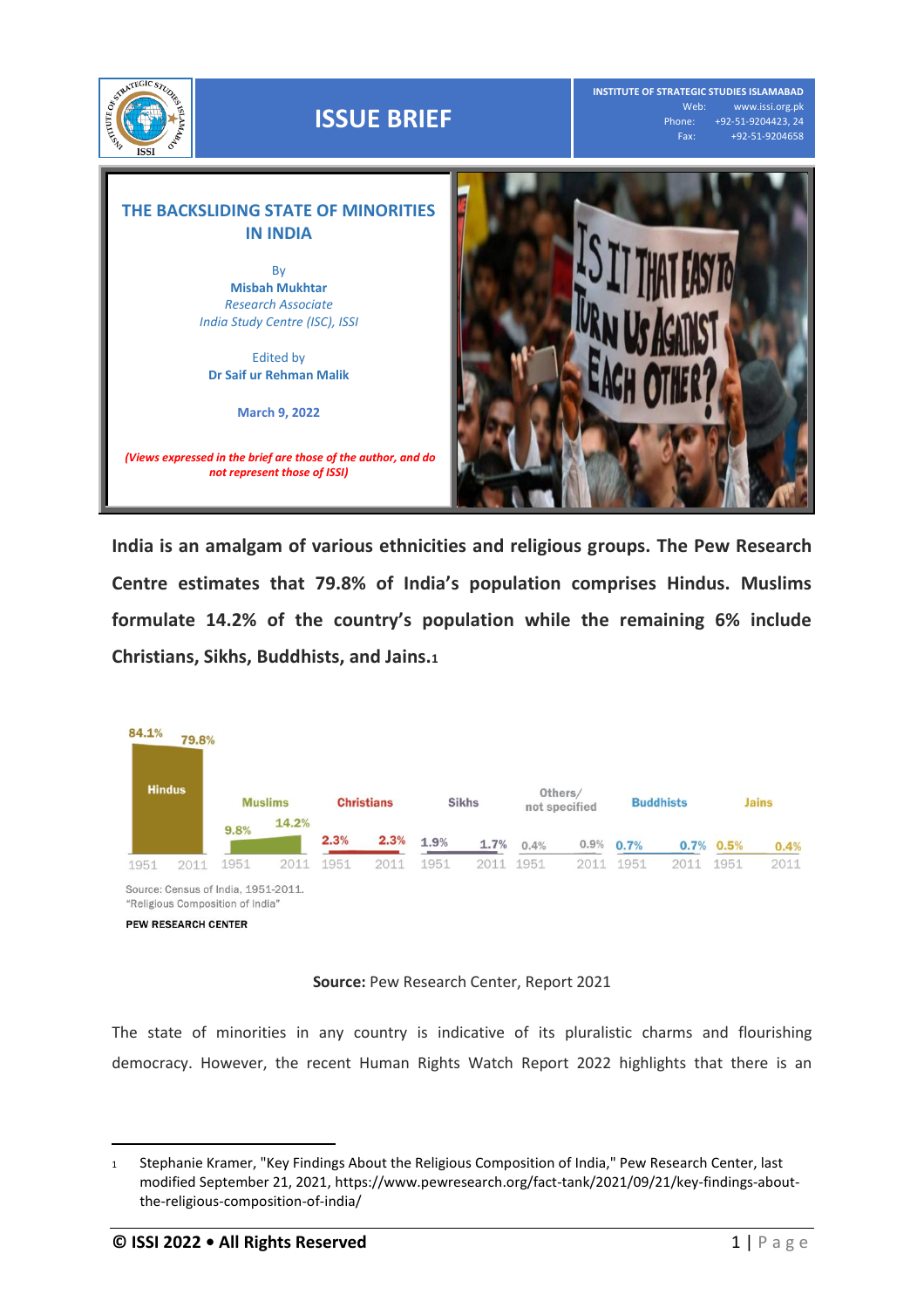increase in crimes against minorities in India. <sup>2</sup> The report maintains that the discriminatory laws adopted by the government emboldens Hindu Nationalist group to operate with impunity and to target minorities.<sup>3</sup> Previously, India has hit the news due to the ill-treatment of minorities. In 2020, the U.S. Commission on International Religious Freedom, an independent government agency granted India its lowest ranking i.e. "a country of particular concern." The report states, "The national government allowed violence against minorities and their houses of worship to continue with impunity, and also engaged in and tolerated hate speech and incitement to violence."4

A peek into the incidents of only the past six months provides a gruesome picture of minorities in India. On 3rd October 2021, a mob of 200 Hindus vandalized a Christian Church in Uttarakhand. Several Christians were physically injured during the attack. The mob was allegedly linked to far-right groups: Vishva Hindu Parishad (VHP), Bajrang Dal, and the BJP youth wing. According to eyewitnesses, they chanted religious slogans like "Jai Shree Ram" and "Vande Mataram"s during the attack. This incident happened right after VHP threatened to demolish churches in Madhya Pradesh.<sup>6</sup> Previously, churches in Chhattisgarh were also attacked by the same groups.<sup>7</sup>

The local authorities maintain that Christians are forcefully converting Hindus in certain statess and these attacks are an effort to protect the Hindu religion. Golihatti Shekhar, BJP MLA carried a meeting of the Legislature Committee on Backward Classes and Minorities Welfare in Karnataka on 13<sup>th</sup> October 2021. During the meeting, he expressed concern over the conversion of residences to Churches in Karnataka and Chitradurga and asked to look for unauthorized churches and check forced religious conversions.<sup>9</sup>

This attitude by the government ministers has allowed the perpetrators of these hate crimes to operate with impunity. According to the United Christian Forum, an advocacy group with a hotline

<https://www.hrw.org/world-report/2022/country-chapters/india.>

l

<sup>2</sup> "World Report 2022: Rights Trends in India," Human Rights Watch, February 10, 2022,

<sup>3</sup> Ibid.

<sup>4</sup> US Commission on International Religious Freedom, Annual Report, April 2020, 20. [https://www.uscirf.gov/sites/default/files/USCIRF%202020%20Annual%20Report\\_42720\\_new\\_0.pdf.](https://www.uscirf.gov/sites/default/files/USCIRF%202020%20Annual%20Report_42720_new_0.pdf)

<sup>5</sup> The Quint, "Uttarakhand: Local Right-Wing Groups Attack Church in Roorkee, Several Hurt," *The Quint*, October 5, 2021, [https://www.thequint.com/news/india/uttarakhand-local-right-wing-groups-attack](https://www.thequint.com/news/india/uttarakhand-local-right-wing-groups-attack-church-in-roorkee-several-hurt)[church-in-roorkee-several-hurt.](https://www.thequint.com/news/india/uttarakhand-local-right-wing-groups-attack-church-in-roorkee-several-hurt)

<sup>6</sup> Ismat Ara, "'VHP Threatening To Demolish Churches in MP,' Bishop Appeals to President To Intervene," *The Wire,* September 26, 2021, [https://thewire.in/communalism/vhp-hindutva-communalism-churches](https://thewire.in/communalism/vhp-hindutva-communalism-churches-madhya-pradesh)[madhya-pradesh.](https://thewire.in/communalism/vhp-hindutva-communalism-churches-madhya-pradesh)

<sup>7</sup> "India's Christians Living in Fear As Claims of 'forced Conversions' Swirl," *The Guardian*, October 4, 2021, [https://www.theguardian.com/world/2021/oct/04/india-christians-living-in-fear-claims-forced](https://www.theguardian.com/world/2021/oct/04/india-christians-living-in-fear-claims-forced-conversions.)[conversions.](https://www.theguardian.com/world/2021/oct/04/india-christians-living-in-fear-claims-forced-conversions.)

<sup>8</sup> "Karnataka Orders Survey of Churches to 'check Forced Conversions,'"*The Times of India,* last modified October 16, 2021[, https://timesofindia.indiatimes.com/india/karnataka-orders-survey-of-churches-to](https://timesofindia.indiatimes.com/india/karnataka-orders-survey-of-churches-to-check-forced-conversions/articleshow/87053115.cms)[check-forced-conversions/articleshow/87053115.cms.](https://timesofindia.indiatimes.com/india/karnataka-orders-survey-of-churches-to-check-forced-conversions/articleshow/87053115.cms)

<sup>9</sup> Ibid.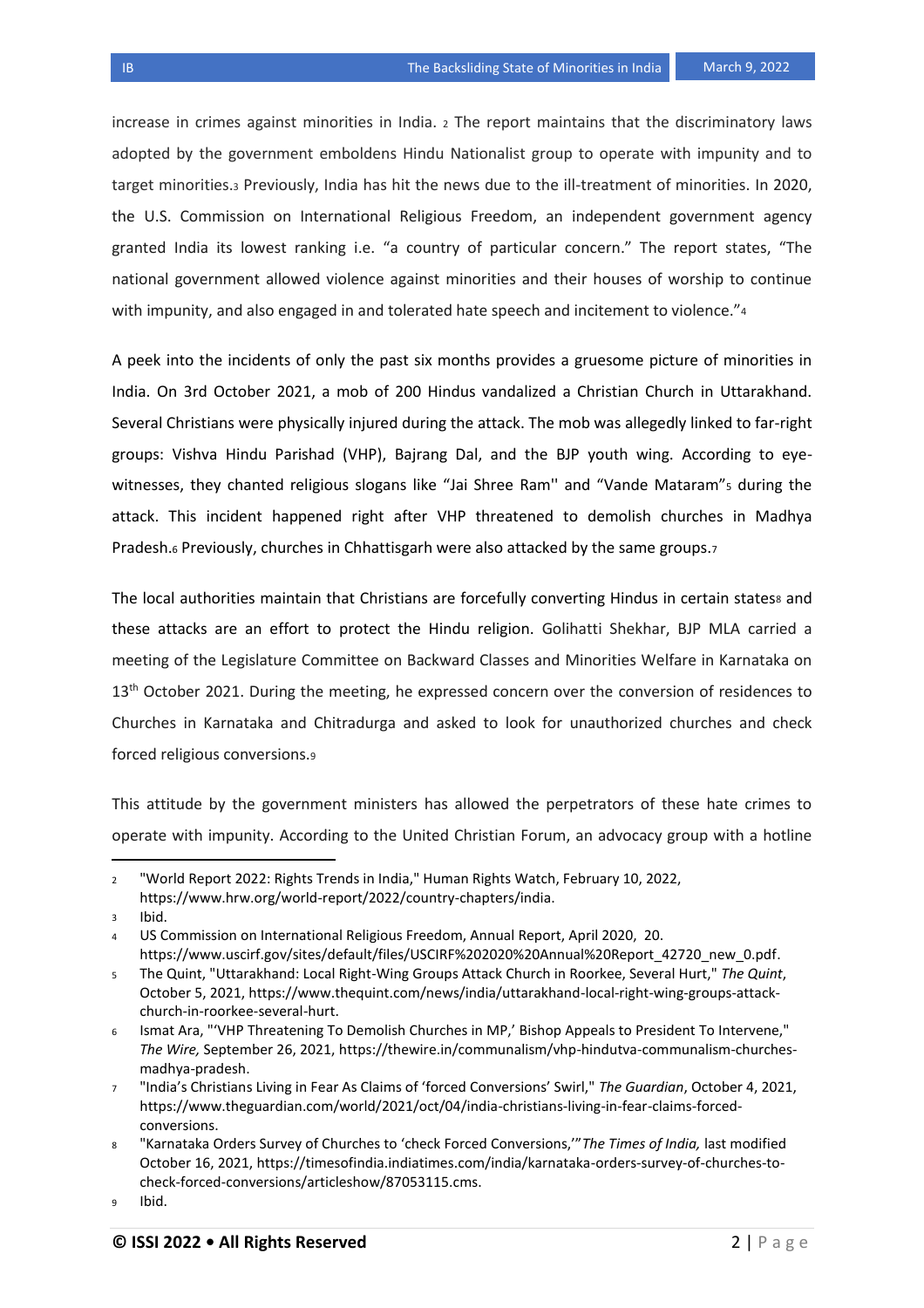for Christians targeted due to their faith, there have been "478 instances of violence and harassment against Christians in 2021. This is over a 70% rise from 2020 when 279 such cases were reported on their helpline."<sup>10</sup> Moving forward, December 2021, witnessed two separate public events where Hindu religious leaders incited their followers to take up arms against minorities including Muslims in the country. Even on Christmas eve, the Indian media reported seven different incidents of hate against Christians. <sup>11</sup>

The saga of persecution and vilification of minorities does not end here. Modi's India has entered a new low of discrimination against Hindu minority groups like Dalits.<sup>12</sup> The National Crime Records Bureau reported that "50,291 cases of crimes against Dalits were reported in 2020, an increase of 9.4 percent over the previous year. Crimes against tribal communities also increased by 9.3 percent, at 8,272 cases."<sup>13</sup> The cases were especially on the rise in the following states:

## **Highest No. of Cases Reported against Dalits in India:**

| <b>State</b>   | No. of Cases Reported in 2020 | <b>Previous Cases Reported in</b><br>2019 |
|----------------|-------------------------------|-------------------------------------------|
| Uttar Pradesh  | 12,714                        |                                           |
| <b>Bihar</b>   | 7,368                         | 6.544                                     |
| Rajasthan      | 7,017                         | 6,794                                     |
| Madhya Pradesh | 6,899                         | 5,300                                     |
| Maharashtra    | 2,569                         | 2,150                                     |

## **Source:** The National Crime Records Bureau Report 2020 <sup>14</sup>

The exclusionary politics against Muslims is a known phenomenon in India. At the start of 2022 alone, the Gulli Bai Incident hit headlines where many Muslim women found themselves a target to an online controversy where their pictures were posted on a website with a caption "on sale."15 Few

l

<sup>10</sup> Naomi Barton, "Hindutva Brigade Disrupts 7 Christmas Events Across India," *The Wire*, accessed February 23, 202[2, https://thewire.in/communalism/seven-incidents-across-india-where-the-hindutva](about:blank)[brigade-disrupted-christmas-celebrations.](about:blank)

<sup>11</sup> Ibid.

<sup>12</sup> "India," Minority Rights Group, last modified November 17, 2020, [https://minorityrights.org/country/india/.](https://minorityrights.org/country/india/)

<sup>13</sup> Shemin Joy, "Crimes Against Dalits, Tribals Rise by over 9% Amid Lockdown," Deccan Herald, last modified September 16, 2021, [https://www.deccanherald.com/national/crimes-against-dalits-tribals-rise-by-over-](https://www.deccanherald.com/national/crimes-against-dalits-tribals-rise-by-over-9-amid-lockdown-1030962.html.)[9-amid-lockdown-1030962.html.](https://www.deccanherald.com/national/crimes-against-dalits-tribals-rise-by-over-9-amid-lockdown-1030962.html.)

<sup>14</sup> Ibid.

<sup>15</sup> Srishti Jaswal, "Bulli Bai: India's Muslim Women Again Listed on App for 'auction'," *Al Jazeera*, January 2, 2022, [https://www.aljazeera.com/news/2022/1/2/bulli-bai-muslim-women-auction-online-india.](https://www.aljazeera.com/news/2022/1/2/bulli-bai-muslim-women-auction-online-india)